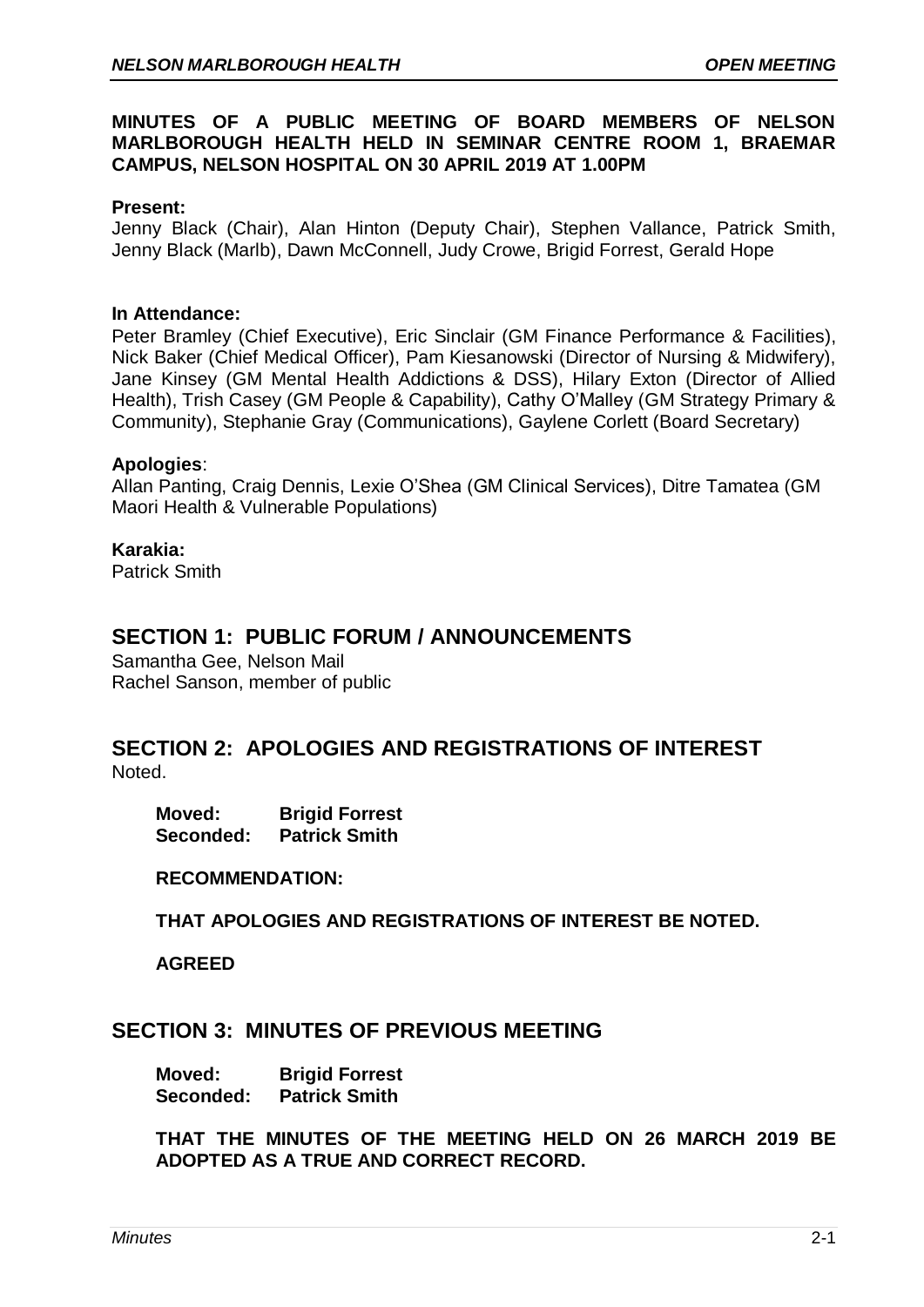## **AGREED**

## **3.1 Action Points**

Item 1 – H&S Dashboard: Due July

Item 2 – Medlab collection point: Due June

Item 3 – Consumer Council Review: Date to be confirmed

Item 4 – Colonoscopy service provision: Carried forward next meeting. Update to include data on the number of colonoscopies completed through the national bowel screening programme

## **3.2 Correspondence**

Noted.

# **SECTION 4: CHAIR'S REPORT**

The Chair thanked staff for ensuring patient care is continued during the strike period.

# **SECTION 5: CHIEF EXECUTIVE'S REPORT**

The CE thanked staff for the preparation prior to the RMO strike and commented that many staff have stepped up to provide patient care during this period. Clinical teams are ensuring minimal amount of planned procedures and appointments are deferred.

## **Certification**

An Audit team visited NMH to look at how we provide care for our community. Part of the accreditation is to do tracers, which follows a patient through their journey to see if all the elements of their journey have been appropriate. Comments from the Auditors included the quality of care is good, evidence of collegial work, and good engagement with patients. Some corrective actions were noted which will be discussed once the audit report is finalised.

## **CAMHS**

Staff were commended for reducing the waiting list.

**Immunisation** 

Discussion was held on immunisations.

## Performance Appraisals

It was reiterated how important Performance Appraisals are for staff. Performance Appraisals will be discussed further at ELT with the aim of increasing the number of appraisals that are completed. Noted should not be seen as a negative process. Need to make it easier for staff and managers to complete.

# **SECTION 6: CONSUMER COUNCIL CHAIR'S REPORT**

Judith Holmes attended for this item and spoke to her report.

The Consumer Council is a well-functioning Council, and members feel lucky to be working and living in the Nelson Marlborough district. Comments were made that NMDHB and ELT are held as an exemplary DHB in the country.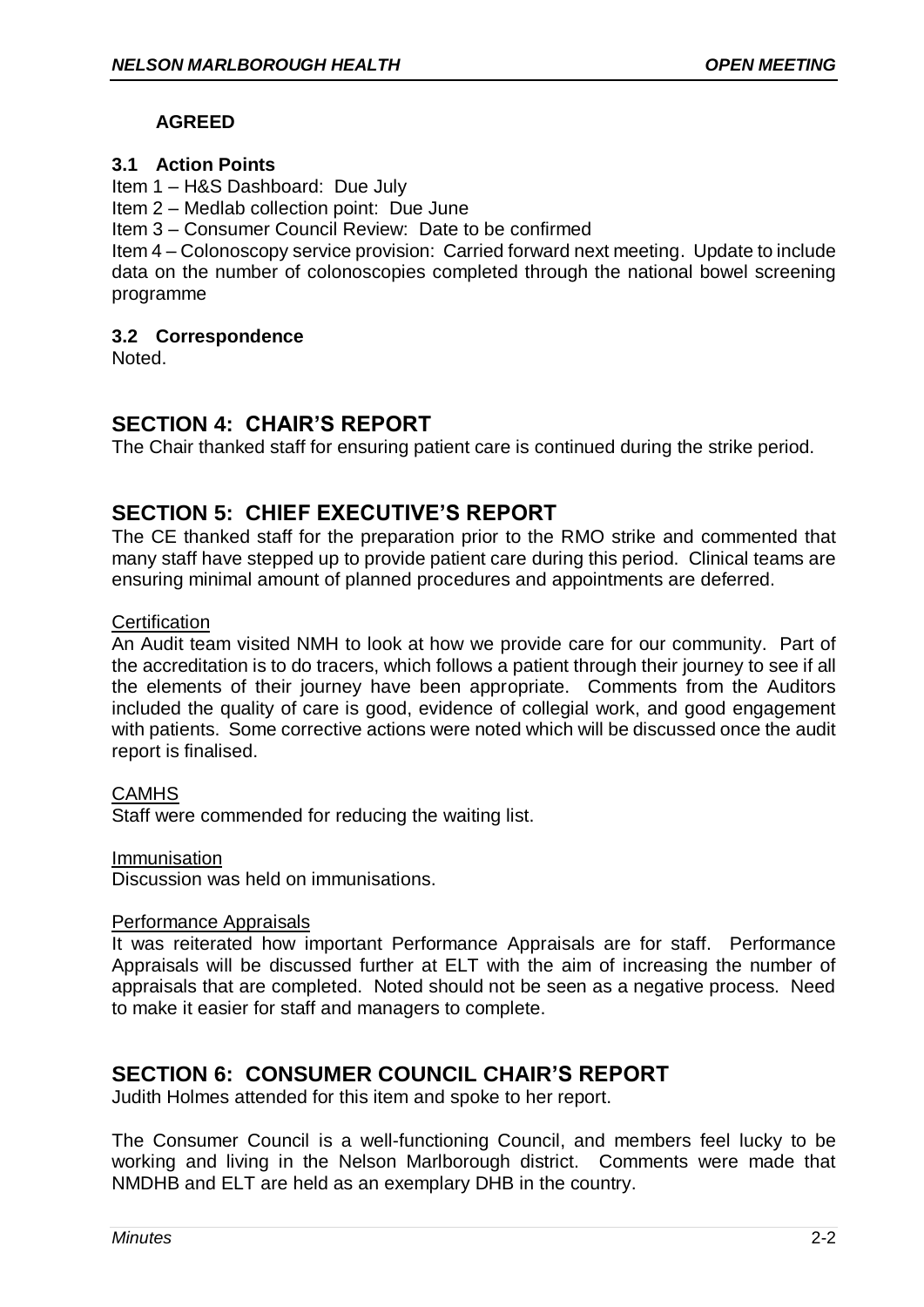The Council consists of seven members (five based in Nelson, and two based in Wairau) from a wide range of backgrounds. Three members are being recruited at the moment to replace two members that recently resigned.

The Council are one of three groups (IHB, Clinical Governance, and Consumer Council) that pick up the voice of the consumer. They look at the consumer experience as they journey through the health system, looking at it from a consumer point of view to get a person to person perspective back into services.

Themes from complaints are of interest to the Council, although dealing with the complaints is the responsibility of the Clinical Governance team. Council are aware of inequities in Nelson Marlborough and do look at all issues with this lens.

# **SECTION 7: FINANCIAL REPORT**

The year to date net result shows a deficit of \$700k which is unfavourable to the planned result by \$600k. Our result is consistent with other DHBs, as most are reflecting fiscal results in March that are adverse to plan.

Discussion held on statistics of how much is related to tourism, noting non-resident accounts receivable balance is around \$300k. These are typically those who do not have insurance or we cannot track down the insurance company with the details given by the patient.

**Moved: Alan Hinton Seconded: Gerald Hope**

**RECOMMENDATIONS:**

**THAT THE BOARD RECEIVES THE FINANCIAL REPORT.**

**AGREED**

## **SECTION 8: CLINICAL GOVERNANCE REPORT**

Discussion held on the Health & Disability Advocacy Service and how well advertised their contact numbers are. **It was agreed that** the contact details be circulated to the Board.

# **SECTION 9: GENERAL BUSINESS**

Nil.